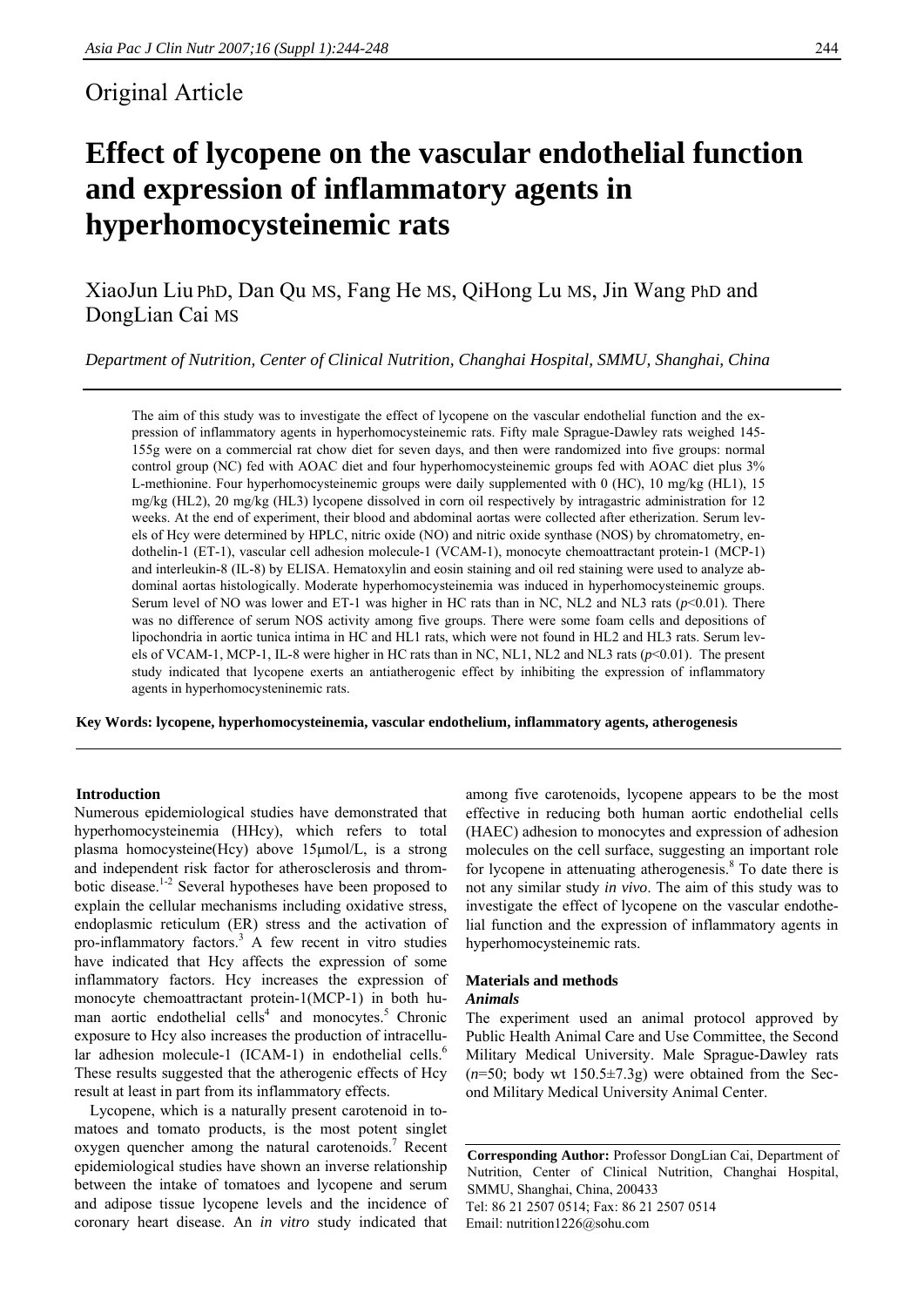The rats were housed individually in stainless cages in an air-conditioned room maintained at 24°C with a 12-h light–dark cycle. They were fed a nonpurified diet for a 1 wk acclimation period, then were randomly divided into 5 groups of 10: normal control group (NC) fed with AOAC(Association of Official Analytical Chemists) diet<sup>9</sup> and four HHcy groups fed with AOAC diet plus 3% Lmethionine. Four HHcy groups were daily supplemented with 0 (HC), 10 mg/kg (HL1), 15 mg/kg (HL2), 20 mg/kg (HL3) lycopene dissolved in corn oil respectively by intragastric administration for 12 weeks, the control group was supplemented with the same volume of corn oil. The rats consumed food and water ad libitum. Food intake was measured daily and body weight weekly during the 12-wk experimental period. At the end of the experiment, all rats were deprived of food overnight, anesthetized with diethyl ether, and killed. Serum was stored at-20°C for laboratory analysis. The abdominal aorta was harvested from each rat for histopathological analysis.

#### *Chemicals*

L-methionine was purchased from Xinjiang Westar Bioengineering Co.,Ltd, China. Lycopene, >85% pure, was purchased from North China Pharmaceutical Group Corporation,China. DL-Hcy was purchased from Sigma USA.

#### *Serum Hcy*

The concentration of total serum Hcy was analyzed by high performance liquid chromatography  $(HPLC)$ .<sup>10</sup> Briefly, 100µL of serum was added to 10µL of 0.345 mol/L tri-*n*-butylphosphine (Sigma) in dimethyl formamide (Sigma). Then, 100µL of 0.5 mol/L perchloric acid containing  $0.5$ mmol/L EDTA-Na<sub>2</sub> was added. The mixture was centrifuged at 4000×*g* for 10 min. To 30μL of the supernatant, a mixture consisting of 15µL of 0.5 mol/L NaOH and 30µL of 7-fluorbenzo-2-oxa-1,3-diazle-4-sulfonic acid (SBD-F; Sigma) [4.25 mmol/L in 0.1 mol/L borate buffer (pH 9.5) containing 2 mmol/L of EDTA] was added. A 10µL sample of the supernatant was analyzed by HPLC, using an HP 1050LC series liquid chromatograph and workstation and an F1046 fluorescence detector (excitation 385 nm, emission 515 nm; Hewlett-Packard). Separation was carried out using a reversed-phase column(C18 BDS, 150×4.6 mm; Hypersil). Analysis was performed under isocratic conditions (40 mmol/L ammonium formate and 30 mmol/L ammonium nitrate buffer with 5% acetonitrile, pH3.5) at a flow rate of 1 mL/min for 15 min. The concentration of serum Hcy was calculated using Hcy as an external standard. The retention time for Hcy was $\sim$ 3 min.

#### *Serum nitric oxide (NO)*

Serum nitrite concentration, as an indicator of NO production, was measured by the Griess reaction.<sup>11</sup>  $100 \mu L$ serum was mixed with the same volume of Griess reagent (58 mmol/L sulfanilamide in 0.5 mol/L phosphoric acid and 3.85 mmol/L naphthylethylenediamine dihydrochloride in water). The absorbance at 550 nm was assayed using sodium nitrite as the calibration standard. The assay was performed using a commercially available kit (NO determination kit, Jiancheng Biotechnology,China)

#### *Serum nitric oxide synthase (NOS) activity*

NOS can catalyze L-arginine and  $O_2$  to produce NO, which can react with the nucleophilic compound to produce colored chemical compound. According to the OD value of the colored compound, which can be tested at 530nm, the activity of NOS can be calculated.<sup>12</sup> The assay was performed using a commercially available kit (NOS activity determination kit, Jiancheng Biotechnology,China).

## *Serum vascular cell adhesion molecule-1 (VCAM-1), monocyte chemoattractant protein-1 (MCP-1), interleukin-8 (IL-8) and endothelin-1 (ET-1)*

Serum was analyzed using commercially available Rat detector kits (Rapidbio Lab. USA) according to the manual provided with the kits by ELISA respectively.<sup>13</sup> VCAM-1 as the example, diluted serum samples were added to a 96-well plate precoated with anti-VCAM-1 antibody. After incubating for 1 h at room temperature, the plate was washed 3 times. Biotinylated antibody reagent was added to each well, and the plate was again incubated for 1 h. Then streptavidin-horseradish peroxidase (HRP) solution was added to each well, and the plate was incubated for 30 min at room temperature. After washing, tetramethyl benzidine (TMB) substrate solution was added, and the enzymatic color reaction was developed in darkness at room temperature for 30 min without covering the plate. The reaction was terminated by adding the stop solution. Absorbance was detected at 450 nm, using a Titertek ELISA reader (Bio-TEK Instruments).

#### *Histopathological analysis*

The abdominal aorta was excised from each rat after sacrifice and dissected into 2 segments: one was fixed in 10% buffered formalin, embedded in paraffin, and sections stained with hematoxylin and eosin; another was frozened at-20°C, sections stained with oil red.

#### *Statistical analysis*

Results were presented as means±SD. Data were analyzed by one-way ANOVA and a post-hoc least significant difference (LSD)-*t* multiple comparison test using the SPSS 12.0 for Windows. Results were considered statistically significant at  $p<0.05$ .

#### **Results**

Serum Hcy concentration: Moderate HHcy was induced in rats fed with AOAC diet plus 3% L-methionine (Fig 1). There was no diference of serum Hcy concentrations among HHcy groups.

Effect of lycopene on serum levels of NO, ET-1 and NOS activity: Serum NO level was lower and ET-1 was higher in HC group than in NC group ( $p=0.0001$ ). Serum NO levels were higher and ET-1 were lower in HL2 and HL3 groups than in HC group ( $p=0.0001$ ). There was no difference of serum NOS activity among five groups (*p*=0.876) (Table 1).

Effect of lycopene on serum levels of VCAM-1, MCP-1 and IL-8: Serum levels of VCAM-1, MCP-1 and IL-8 were higher in HC group than in NC group  $(p=0.0001)$ . Serum levels of VCAM-1, MCP-1 and IL-8 were lower in HL1, HL2 and HL3 groups than in HC group  $(p=0.0001)$ .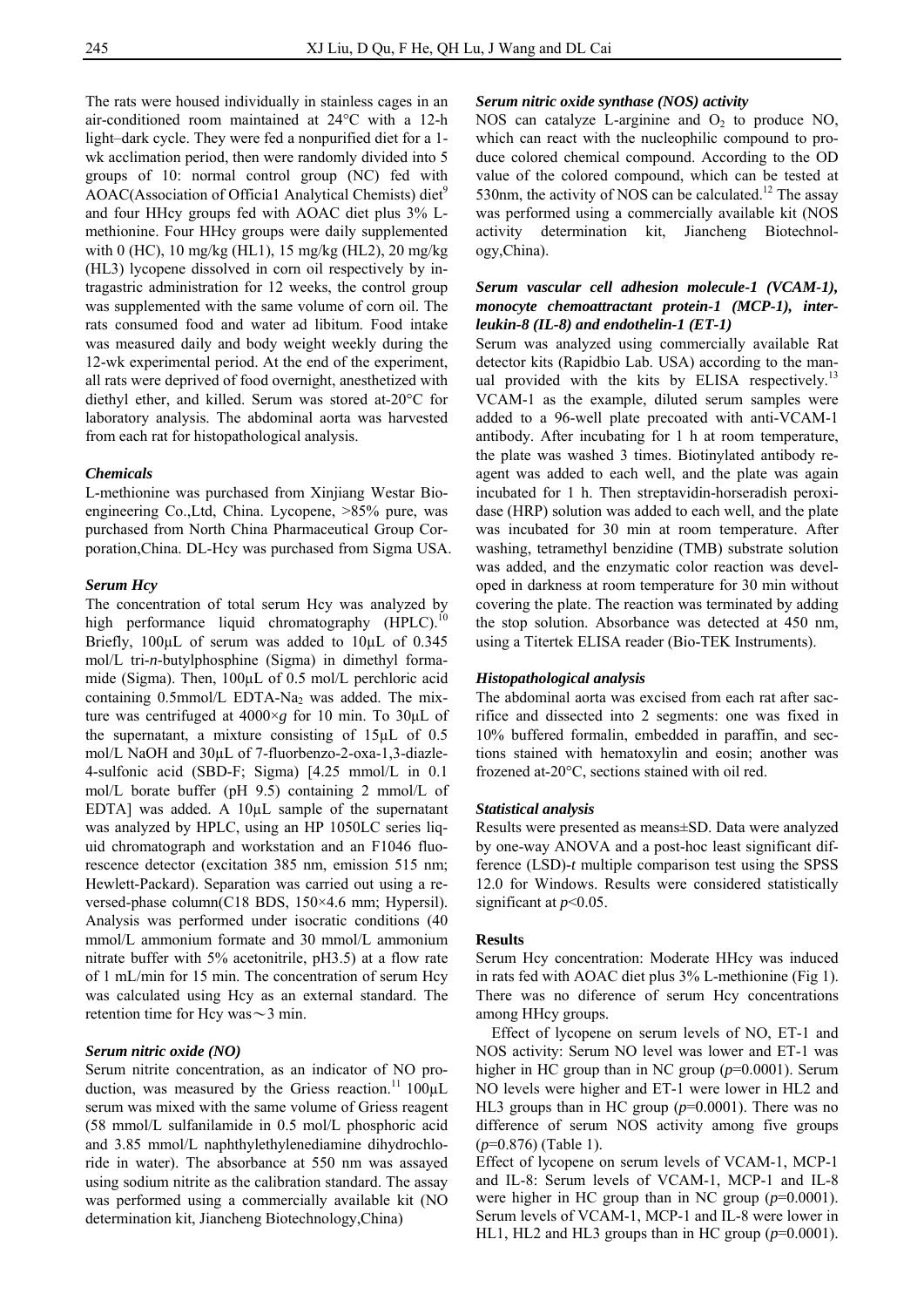

Figure 1. The serum levels of homocysteine of rats in each experimental group.

Serum levels of VCAM-1 and MCP-1 were also lower in HL3 group than in NC group (*p*=0.0001, *p*=0.014). A serum level of VCAM-1 was also lower in HL2 group than NC group (*p*=0.0001) (Table 2).

Histopathological analysis: There were some foam cells and depositions of lipochondria in aortic tunica intima in HC and HL1 groups, which were not found in HL2 and HL3 groups (Fig 2, 3).

#### **Discussion**

Homocysteine, a sulfur-containing amino acid, is an intermediate metabolite of the essential amino acid methionine. It is generally thought total plasma Hcy  $5 \sim$ 15μmol/L is normal,  $16 \sim 30 \mu$ mol/L is mild HHcy,  $31 \sim$ 100μmol/L is moderate HHcy, above 100μmol/L is severe HHcy. Numerous clinical and epidemiological studies have indicated that HHcy is an independent risk factor for atherothrombotic disease. HHcy is found in 30% of patients with premature atherosclerosis of carotid and peripheral arteries.<sup>14</sup> Up to 40% of patients diagnosed with premature coronary artery disease, peripheral vascular disease, or recurrent venous thrombosis present with

 $H$ Hcy.<sup>1-2,15</sup> This study showed that serum Hcy concentration of HC group fed with AOAC diet plus 3% Lmethionine increased significantly, reached up to 78.86 μmol/L at 12-wk . Serum NO level was lower and ET-1 was higher in HC group than in NC group. Histopathological analysis showed that there were some foam cells and depositions of lipochondria in aortic tunica intima in HC group, which hinted premature atherosclerosis. This study indicates that moderate HHcy directly leads to endothelial dysfunction and premature atherogenesis.

In general, the development and progression of atherosclerosis is considered to be a form of chronic inflammation.<sup>16-17</sup> Endothelial dysfunction is the key process promoting inflammatory reactions. I*n vitro* studies have demonstrated that Hcy enhances the production of several pro-inflammatory cytokines. Expression of MCP-1 is increased in cultured human vascular endothelial cells<sup>4</sup>, smooth muscle cells<sup>18</sup> and monocytes treated with homocysteine<sup>5</sup>, leading to enhanced monocyte chemotaxis and adhesion to endothelial cells. Hcy has also been shown to increase expression of IL-8 in cultured endothelial cells.<sup>4</sup> *In vivo* study has also demonstrated that HHcy stimulates the expression of MCP-1, VCAM-1, and E-selectin in rats, leading to increased monocyte adhesion to the aortic endothelium.<sup>19</sup> Such an effect may contribute significantly to the development of atherosclerosis by facilitating monocyte/macrophage infiltration into the arterial wall. Our results also showed that serum levels of VCAM-1, MCP-1 and IL-8 were significantly higher in HC group than in NC group and there were some foam cells and depositions of lipochondria in aortic tunica intima in HC group.

Lycopene is the most potent singlet oxygen quencher among the natural carotenoids. Its quenching ability is twice as high as that of β-carotene, 100 times as that of  $α$ tocopherol. 7 Lycopene is the most predominant carotenoid in human plasma. Recent epidemiological studies have shown an inverse relationship between the intake of tomatoes and lycopene, serum and adipose tissue

**Table1.** Effect of lycopene on serum levels of NO, ET-1 and NOS in HHcy rats

| Group       | $NO(\mu mol/L)$                 | $ET-1(pg/mL)$                 | NOS(U/mL)        |
|-------------|---------------------------------|-------------------------------|------------------|
| $NC(n=10)$  | $58.0 \pm 10.6^*$               | $34.0 \pm 5.47$               | $34.5 \pm 1.86$  |
| $HC(n=10)$  | $37.9 \pm 9.40$                 | $58.0 \pm 7.06$               | $33.9 \pm 2.64$  |
| $HL1(n=10)$ | $47.8 \pm 15.4$                 | $36.5 \pm 4.89$ <sup>*</sup>  | $33.1 \pm 2.34$  |
| $HL2(n=10)$ | $58.59 \pm 9.20^*$              | $37.73 \pm 7.41$ <sup>*</sup> | $33.29 \pm 3.85$ |
| $HL3(n=10)$ | $61.06 \pm 14.36$ <sup>**</sup> | $37.89 \pm 5.99$ <sup>*</sup> | $33.61 \pm 3.84$ |

\* *p*<0.01 vs HC, # *p*<0.05 vs HL1.

|  |  | Table 2. Effect of lycopene on serum levels of VCAM-1, MCP-1 and IL-8 in HHcy rats |  |
|--|--|------------------------------------------------------------------------------------|--|
|  |  |                                                                                    |  |

| Group       | $VCAM-1(ng/mL)$           | $MCP-1(pg/mL)$                  | $IL-8(pg/mL)$               |
|-------------|---------------------------|---------------------------------|-----------------------------|
| $NC(n=10)$  | $6.76 \pm 1.56$           | $287 \pm 37.4$                  | $178 \pm 34.1$              |
| $HC(n=10)$  | $12.6 \pm 1.05$ **        | $686\pm92.9$ <sup>**</sup>      | $377\pm36.5$ **             |
| $HL1(n=10)$ | $5.90\pm0.56$ ##          | $279 \pm 54.1$ <sup>##</sup>    | $177\pm19.7$ <sup>##</sup>  |
| $HL2(n=10)$ | $4.15 \pm 0.83$ **##\$\$  | $271\pm43.3$ <sup>##</sup>      | $168\pm28.4$ <sup>***</sup> |
| $HL3(n=10)$ | $2.97 \pm 0.53$ **##\$\$+ | $219\pm48.7$ <sup>*##\$\$</sup> | $188\pm34.2$ <sup>##</sup>  |

\* *p*<0.05 \*\* *p*<0.01 vs NC, ## *p*<0.01 vs HC, \$ *p*<0.05 \$\$ *p*<0.01 vs LH1,+ *p*<0.05 vs LH2.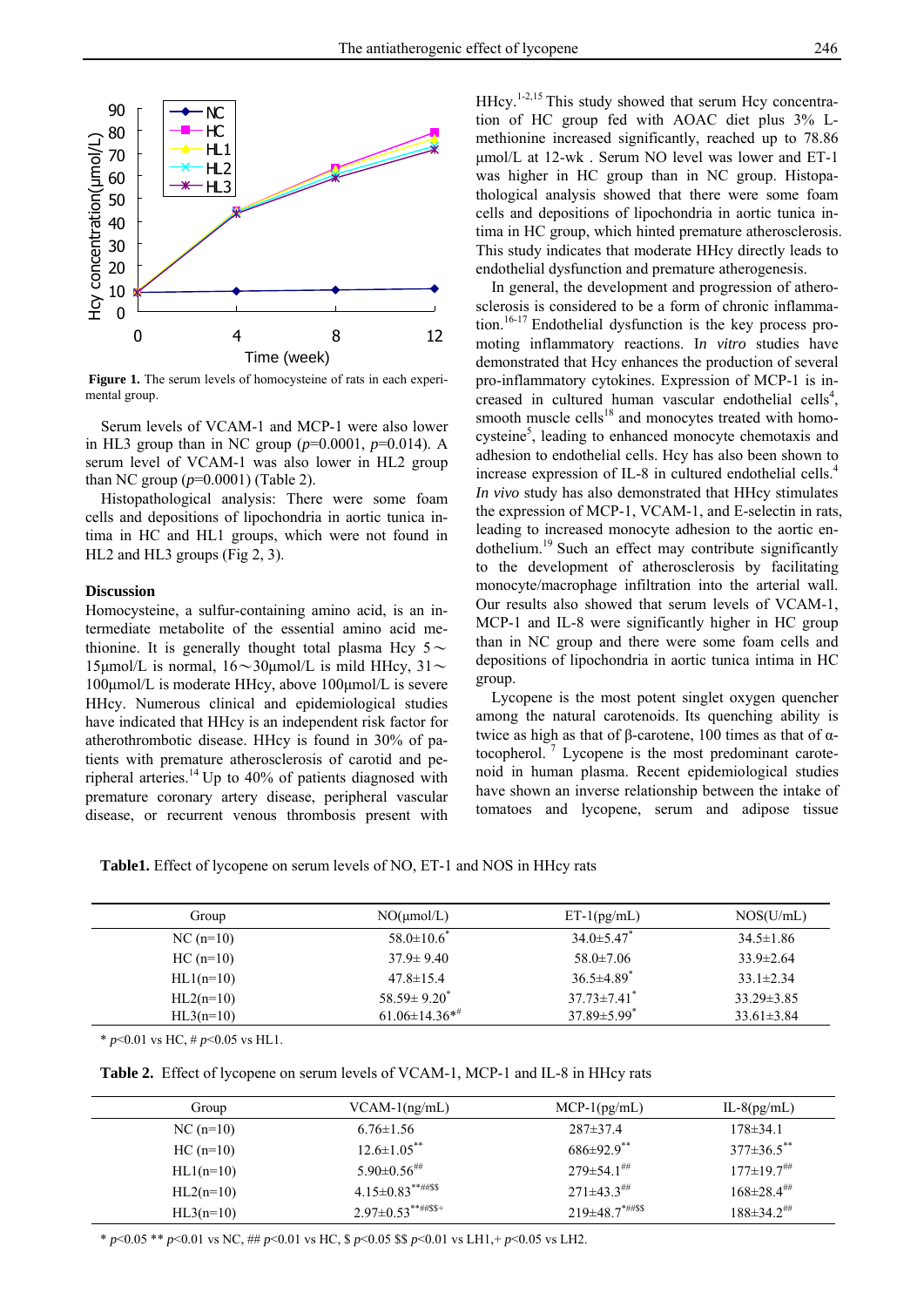

NC group HC group HC group HL1 group HL2 group HL3 group **Figure 2.** The histopathological change in vascular structure (hematoxylin and eosin staining)  $\times$ 200



**Figure 3.** The histopathological change in vascular structure (oil red staining)  $\times$ 200

lycopene levels and the incidence of coronary heart disease. Some 725 middle-aged men, free of coronary heart disease and stroke, took part in the Kuopio Ischemic Heart Disease Risk Factor (KIHD) study. Men in the lowest quartile of serum levels of lycopene had a 3.3 fold increased risk of an acute coronary event or a stroke as compared to the other groups.<sup>20</sup> In another study, the association between plasma lycopene concentration and intima-media thickness of the common carotid artery wall (CCA-IMT) was examined. 520 asymptomatic men and women participated in. It was found that low plasma levels of lycopene were associated with an 18% increase in IMT in men compared with men whose plasma levels were higher than the median. In women, the difference did not remain significant after the adjustment. It indicated that lycopene maybe could prevent premature AS.<sup>21</sup> Our results showed that lycopene administration could increase serum NO levels, decrease serum ET-1 levels of HHcy rats, ameliorate endothelial dysfunction and prevent early AS induced by HHcy.

Van Herpen-Broekmans evaluated the association between serum antioxidants and markers of endothelial function and inflammation in 379 subjects sampled from the general population. They found inverse associations between lycopene and soluble ICAM-1.<sup>22</sup> Martin, Wu and Meydani examined *in vitro* the effect of the five most prevalent plasma carotenoids-α-carotene, β-carotene, lutein, zeaxanthin and lycopene on the expression of key adhesion molecules involved in the atherosclerosis proc-

ess, and determined the subsequent binding of U937 monocytic cells when carotenoids were incubated with human aortic endothelial cells (HAEC). While other carotenoids were ineffective, lycopene attenuated interleukin-1β-stimulated and spontaneous HAEC adhesion to U937 monocytic cells by 20 and 25%, respectively. Thus, among all the carotenoids tested, lycopene appears to be the most effective in reducing both HAEC adhesion to monocytes and expression of adhesion molecules on the cell surface. These results suggest an important role for lycopene in attenuating atherogenesis.<sup>8</sup>This study showed lycopene administration decreased serum VCAM-1, MCP-1 and IL-8 levels of HHcy rats significantly, inhibited high expressions of inflammatory agents induced by HHcy.

In summary, our findings indicate that lycopene can inhibit high expressions of inflammatory agents induced by HHcy, ameliorate endothelial dysfunction and prevent atherogenesis.

#### **References**

- 1. den Heijer M, Koster T, Blom HJ, Bos GM, Briet E, Reitsma PH,Vandenbroucke JP and Rosendaal FR. Hyperhomocysteinemia as a risk factor for deep-vein thrombosis. N Engl J Med 1996; 334: 759-762.
- 2. Ueland PM, Refsum H, Beresford SAA and Vollset SE.The controversy over homocysteine and cardiovascular risk. Am J Clin Nutr 2000; 72: 324-332.